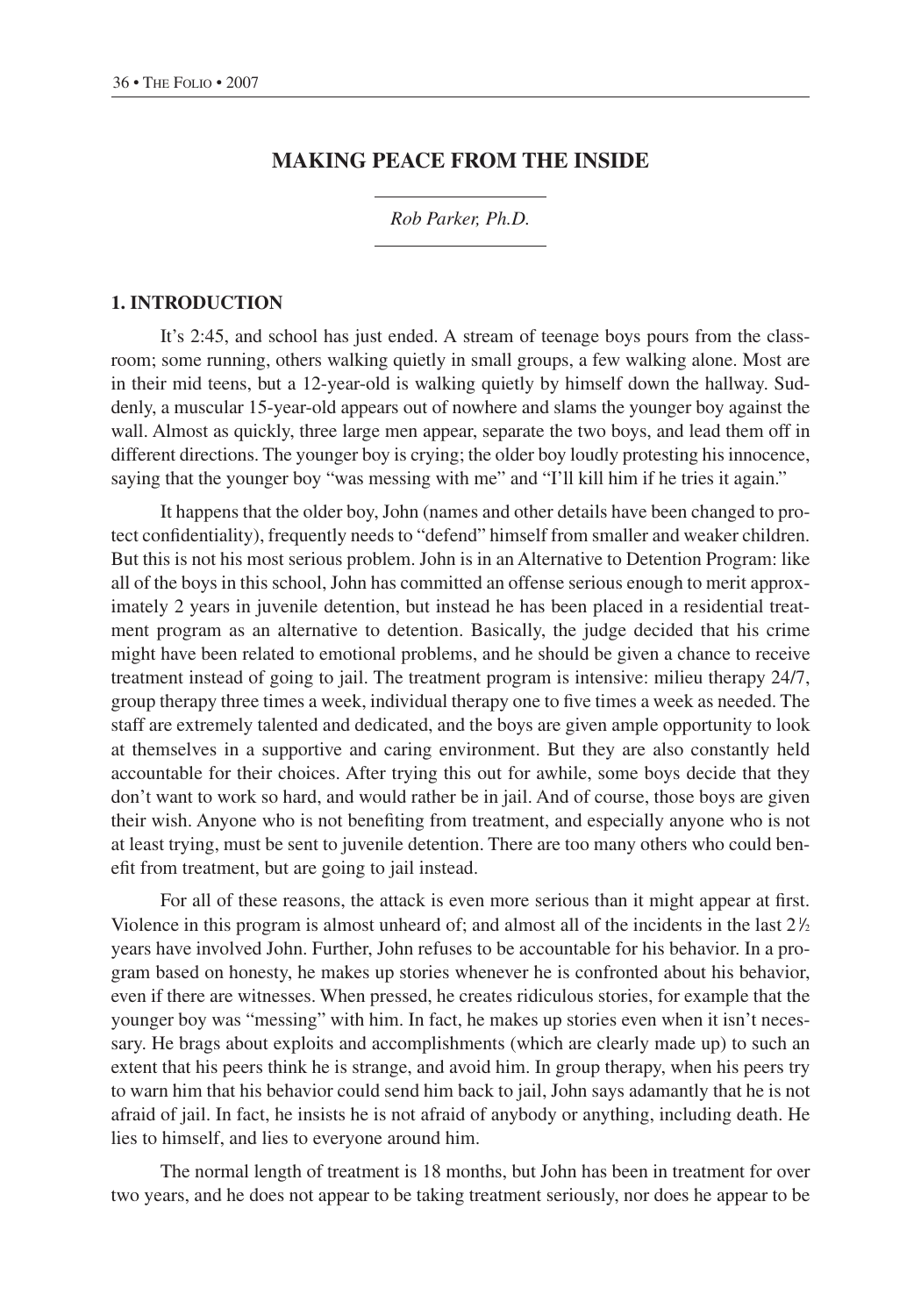benefiting. And, he has been warned that he will be taken out of treatment and sent to jail if he continues getting in fights. Therefore, his attack on the younger boy is quite serious. It could be a turning point in John's life.

# **2. THERAPY**

In therapy, it is the same thing. John insists that he is OK, and everybody else is messed up. John has no reason to change his behavior, and he is comfortable with any consequences, including death. There is nothing for him to talk about in therapy, because nothing bothers him. John has gone through several therapists, and no one has been able to reach him. His latest therapist reports that John is almost impossible to talk to, because he lies about everything. The thrapist doesn't know what to do, and has asked me to see John.

As the clinical director of program, I must decide whether John can benefit from still more therapy. John has been in our program longer than anyone else and he has benefited less than anyone else. The staff have tried their best to help John, but they are frustrated, and annoyed with me for allowing him to stay and to continue disrupting our program. At times, even I am not sure why we are giving him so many chances. But I also know that in spite of his outward show of toughness, John could not survive in jail; and I sense, somewhere under the veneer of lies, a real person who desperately needs our help.

In addition to traumatizing others, John has been traumatized himself. As the saying goes, "hurt people hurt people." John grew up with domestic violence and long periods of emotional neglect. He lived in a dangerous, inner-city neighborhood, but as a child he played outside on the sidewalk to escape the violence and neglect at home. We suspect that he was frequently attacked by older boys, although it is difficult to be sure, because nothing John says can be trusted, and none of the adults in his life were paying attention. But John's body language speaks eloquently, that he is lonely and frightened, and has been all of his life.

John's life is like a stuck record. He keeps playing the same tune over and over again. However, as he gets older, this tune becomes increasingly dangerous for others and also for John. It is clear to everyone but him that his aggression and his lying, are going to stop very soon. The only question is whether it will stop because of therapeutic intervention in this program or lethal intervention in prison or on the street. John appears to be frozen, living in a way that is untenable, and yet unable to change. He has given us every reason to give up.

And yet something doesn't fit. Occasionally in group John shows considerable sensitivity, for example by helping another boy see how he is using anger to avoid dealing with a difficult issues. And when John describes how tough he is and how he isn't afraid of anything, there is a trace sadness in his voice, as if he doesn't really like what he was saying. In spite of all the problems, it feels like there is a person inside who wants to stop the violence and the lying; someone who wants help.

#### **3. OLD ASSUMPTIONS**

I began seeing John in early November. His previous therapist was at the end of her rope, and John was either getting therapy from me or going to jail. But John had already been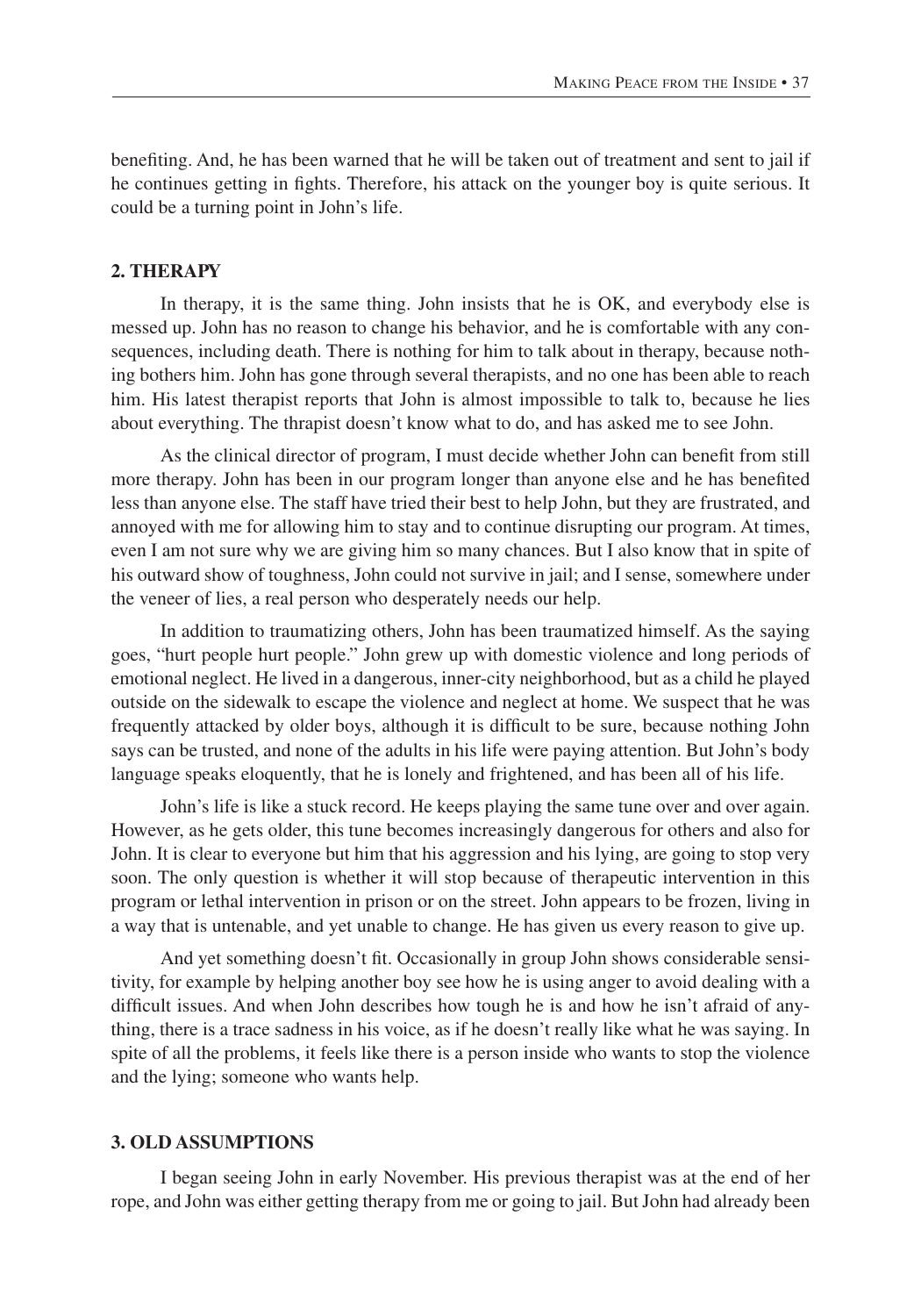<span id="page-2-0"></span>through several different kinds of therapy, with different clinicians. It was clearly time to stand back and rethink what we were doing. My own interest in psychotherapy has always overlapped with an interest in philosophy, but Gendlin's Philosophy of the Implicit has helped me understand my own assumptions in a new way.

All forms of psychotherapy involve assumptions, but usually these go unexamined. In order to do psychotherapy we must decide on some level what kind of therapy we are doing, and why. This involves more basic questions such as, What is therapy? And, because therapy is about people, we must also ask, What is a person? It can be useful to ask such questions, especially when therapy isn't going well.

Surprisingly, many apparently different schools of Western psychology share similar assumptions. These assumptions are quite basic; I didn't have to learn them in graduate school, because I had already absorbed them by growing up in a Western culture. Three key assumptions are, 1) that human personality or behavior is the result of *determinate entities* such as egos or schemas, 2) organized by *external relationships* such as scientific laws or theories, and 3) the entities and the relationships can be *described objectively*.

#### *3.a) Determinate entities*

Many psychological theories concern structures or processes such as drives, introjects, schemas, neuroanatomical structures, etc. Usually, these entities are assumed to be *determinate,* meaning that they have fixed identities. This assumption is essential in most theories, because without it we wouldn't be able to reliably identify what we are talking about, and the theory would be useless. However, necessary and sensible as this assumption is, it does not fit human experience very well. In fact, we think about experience in many, and contradictory, ways. Science is a good example of this; our understanding of gravity has gone through significant changes in the last 400 years, and it is questionable whether Copernicus, Newton, Einstein, and quantum physicists, were referring to a single determinate entity when they used the word "gravity". Similarly, various schools of psychology use very different entities to explain human behavior; there is continuing disagreement on what we mean by "personality" for example. Furthermore, we find that the meaning of specific terms such as "ego" often changes over time.

The assumption that human beings can be understood in terms of determinate entities is dubious at best. And yet, somehow the world has an order. Although our concepts (the determinate entities) change constantly, things continue to fall when we drop them, and people behave in ways that are ordered enough that we are able to live together. It is clear that there is an order to the universe, and that this order does not depend on our concepts about it.

#### *3.b) External relations*

Western science tends to look for causes; when someone gets sick, for example, we ask why, and we answer the question in terms of germs or some other cause. Psychology, modeled after the natural sciences, follows this pattern and assumes that behavior must have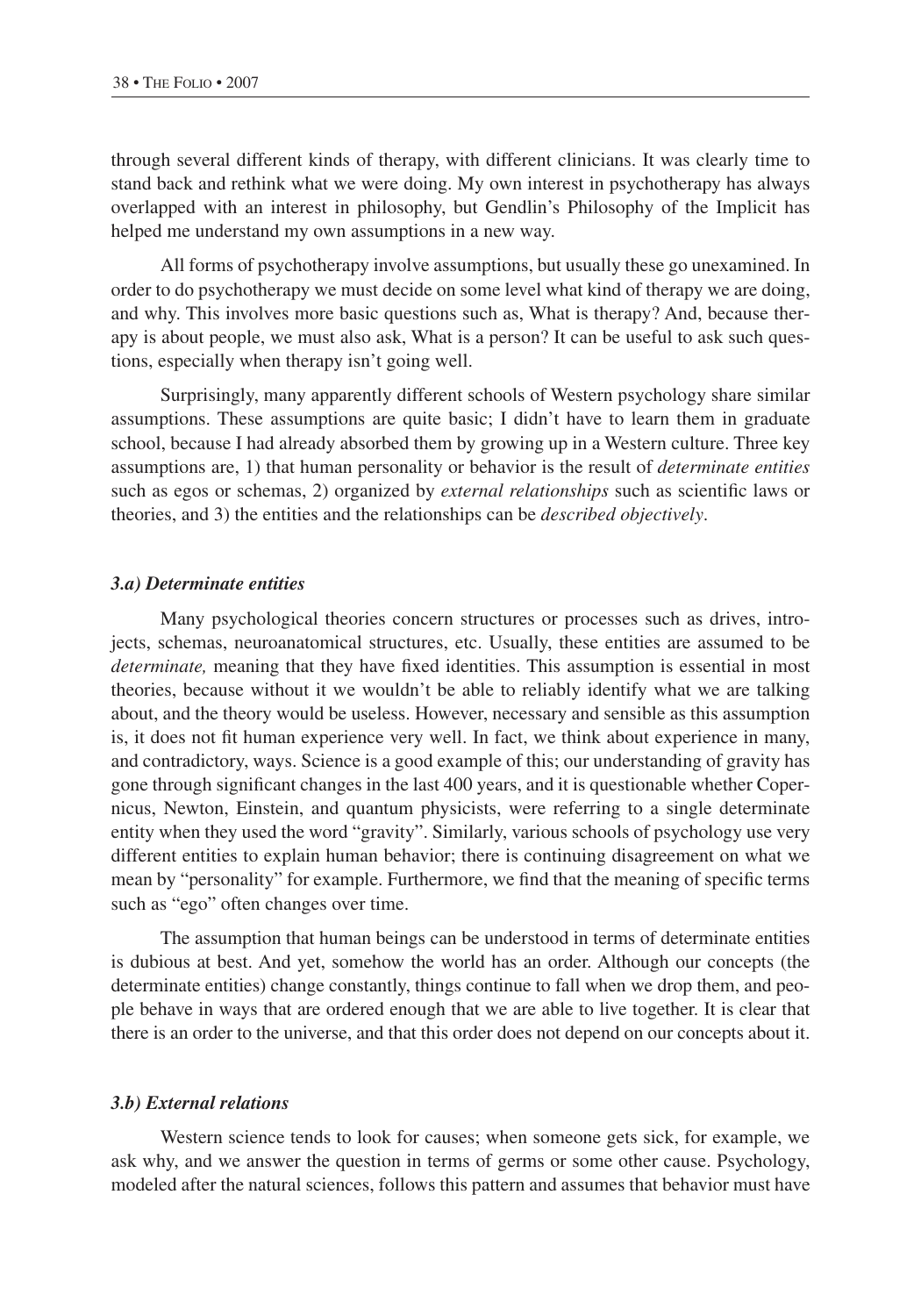causes. In fact, it is difficult to imagine a science that did not discuss causes. So it is almost second nature to ask what "makes" John lie so much.

But so far, causal explanations have not had the kind of success that would be necessary to place psychotherapy within the natural sciences, and the reasons may be fundamental. Cause and effect are examples of what Gendlin calls *external* relations. The cue ball hits the eight ball, causing it to roll into a pocket; but there is nothing intrinsic to the cue ball or the eight ball that made this happen. The relation of cause and effect came from outside.

By contrast, consider why you go to see a particular movie. The subject of the movie might interest you, but where did that interest come from? It might relate to books you've read, people you've known, issues in your life, experiences you had as a child. Many such factors might influence your decision to see the movie, but notice that their relations are internal: each one is meaningful in relation to all the others. Meaning is not made up of individual, determinate entities. Meaning is holistic. Everything is an aspect of everything else. And the relations are internal. The meanings of past experiences resonate with each other and with present experience and choices, in a way that is internal.

This is basic to human experiencing. Instead of external causes impinging from the outside, we experience ourselves as carrying-forward situations that are related internally, by their meaning to us. The reasons why I decide to write a paper, for example, could be multiplied endlessly, and stated in various ways (in other words, they are not objectively definable, determinate entities). But more than that, these reasons are internally related to each other, forming an intricate mesh or matrix of meaning, which is my reason for writing. For example, something my grandfather said to me when I was a child might interact with something I read in the newspaper last week, but the interaction is not causal in the sense of two chemicals interacting according to determinate scientific laws. Instead, my grandfather's words and the newspaper article are internally meaningful in a way which I can feel, but can not completely specify with words. They don't cause anything, but they resonate with each other in a way that changes each of them, and also influences my writing of the article.

#### *3.c) Objective description*

The assumptions of determinate entities and external causes both come from a more basic assumption, that knowledge is objective. This too, is a pervasive assumption in our culture. Scientific knowledge is supposed to be equally valid in all times and places, and verifiable by anyone who has proper training. Such objective knowledge cannot depend on any particular individual, with particular motivations and history. Instead, we create a kind of fictional "idealized observer" who is not influenced by culture, history, or personal motivations. Such an observer could then look at a universe that is objective, i.e., that does not include the observer (Webster defines the word "objective" as "independent of the mind"). The observer looks from the outside, making sense of everything, but the observer's sense-making is itself not subject to causal explanation.

This creates a problem, because there is no idealized observer. All observers are real people and part of nature. When I was in grad school, one of my professors, a behaviorist,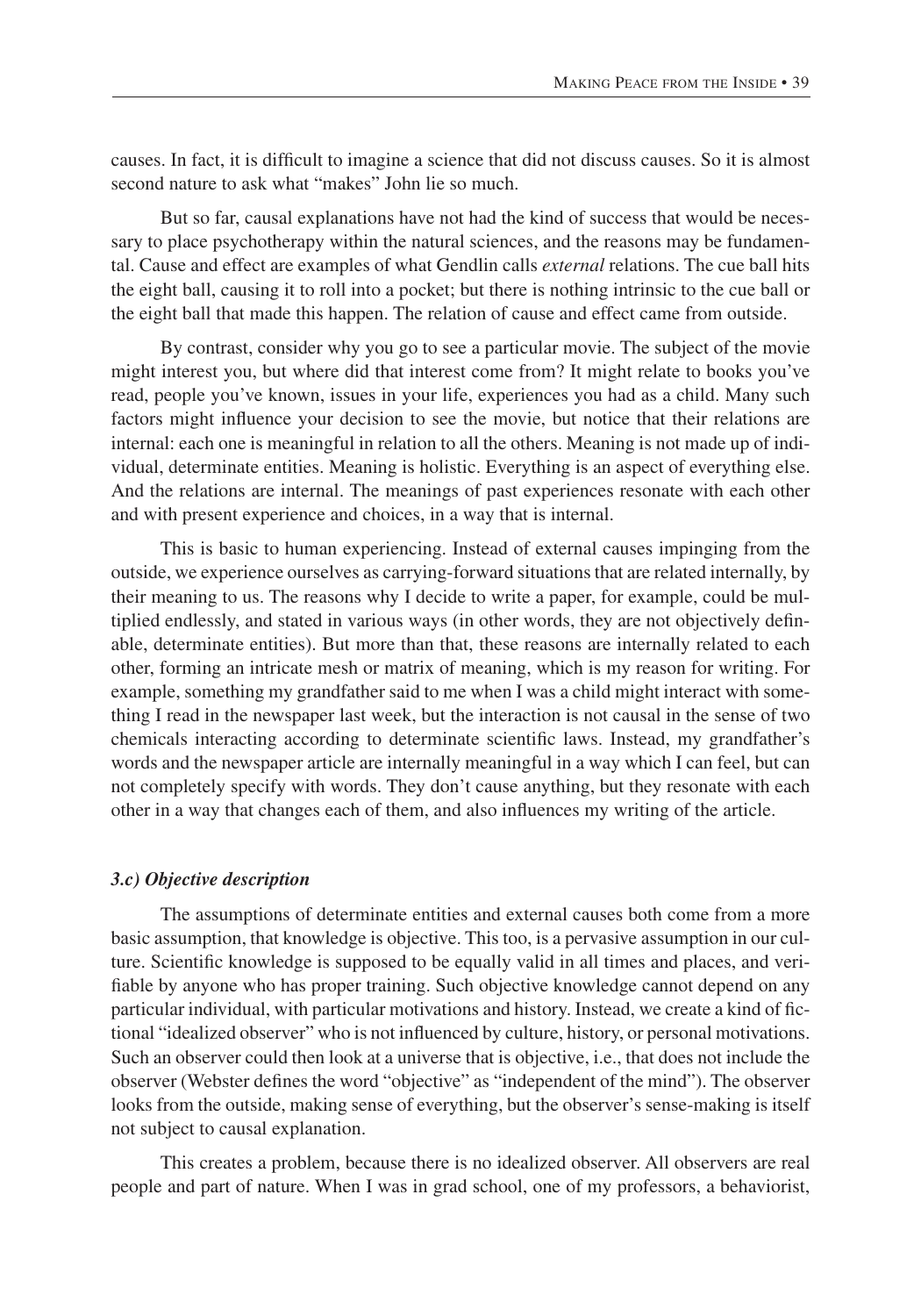asserted that all human behavior is a function of reinforcement. So I asked him, "what makes you say that?", in other words, "are you saying that because it's true, or because of your behavioral conditioning?" The fundamental problem was that his deterministic system couldn't include him, because he had to be the "idealized observer" who stayed outside and made sense of everything. His solution to the problem was to ask me to leave his office. Gendlin's solution is to develop better concepts, concepts which include us.

# **4. NEW THINKING**

John, the living human being, is trapped inside our assumptions. We ask, "what is wrong with him?" assuming there must be a determinate answer. We ask, "why is he acting this way?" as if there were an external causal answer. And we want to provide some treatment to change him, as if he were something that we (idealized observers) could objectively understand and change. Meanwhile, John is not getting the help he needs. He stands to ruin his life, and the lives of many other people. We need to think about this in a new way.

Gendlin (1964, 1997) offers some useful ways to think about John. He does this by creating a model of living and of the human body, such that "one of them could be ours". We leave behind the world where we are the observers of objective entities (egos, schemas, etc.) that are subject to outside forces (theories of development, of reinforcement, of psychopathology, etc.). We move into a world of experiencing, a world that includes us!

#### *4.a) Life is ongoing process*

Any summary of Gendlin's model must necessarily be misleading because it must be couched in the old language which carries with it the old concepts and assumptions. For a fuller treatment, see Gendlin (1997).

Briefly, Gendlin understands life as process: living is an ongoing interaction between body and environment. The environment participates in this interaction as much as the body does. For example, lungs and air are both aspects of the single process of breathing. Gendlin means this in a very basic and literal way; for example, our breathing depends as much on a certain kind of atmosphere as it does on a certain bodily structure. Similarly, our eyes, our skeletons, our digestive systems, developed and now function as ongoing interaction with a particular kind of environment. If creatures from some distant solar system were able to study a single human body, they would be able to infer a great deal about planet Earth: its size, the composition of its atmosphere, the approximate temperature, its distance from the sun, the kinds of plants and animals that growth here, and so on. In this sense, we can say that the body IS the environment.

This means that human beings, including you and me, *are* ongoing interaction. We don't exist separately from our environment and then start interacting with it. We *are* interaction between body and environment, so we (like all living things) are both body and environment. And for humans, the environment includes other people, language, and culture (although I am just making a bald assertion here, Gendlin, 1997, shows this in considerable detail). Thus, my language, culture, friends, family, and job, are as much a part of me as food or air.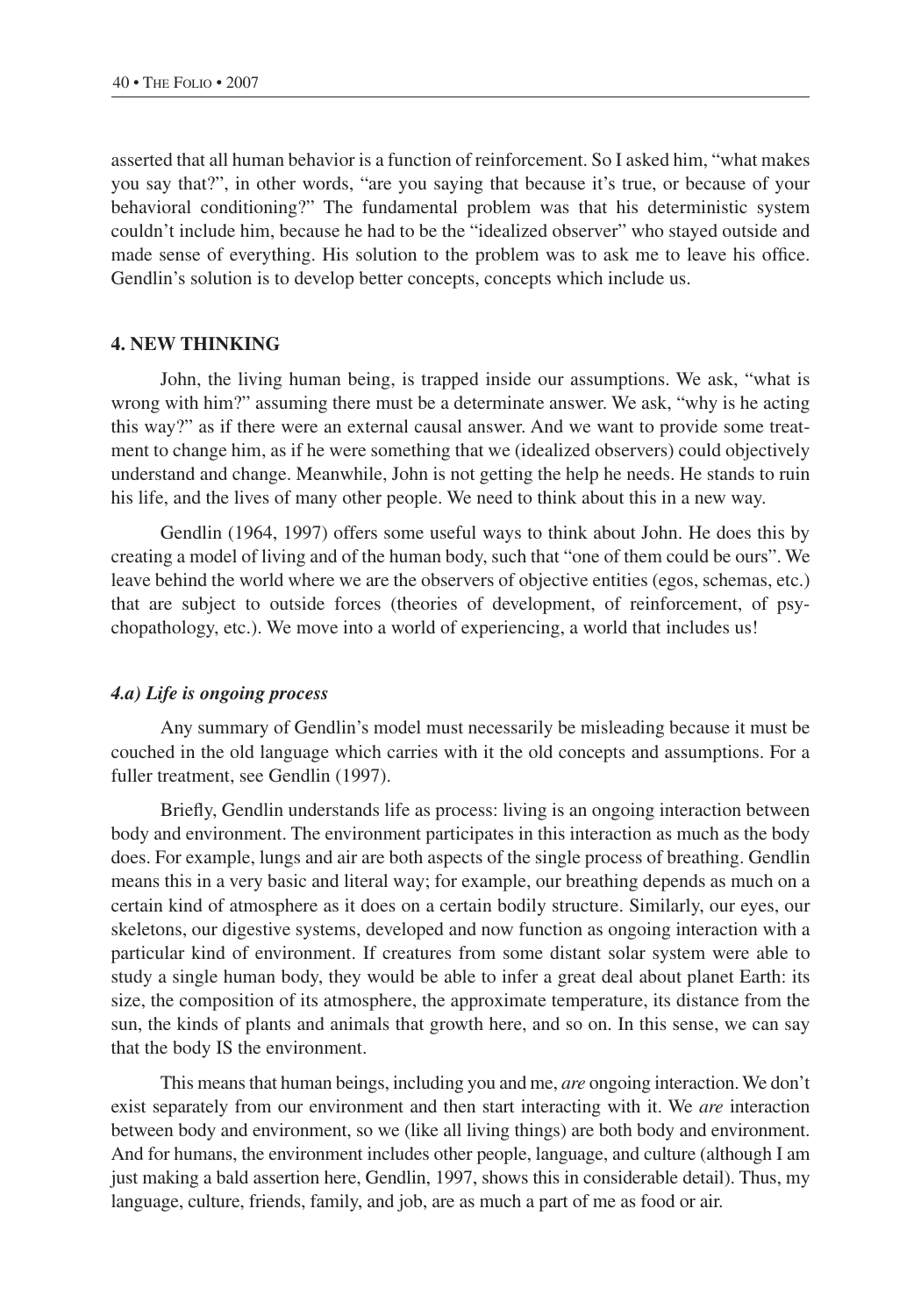#### *4.b) Furthermore, living is more than just explicit structures; life is implying.*

Living is more than determinate structures. Living process has a particular nature: it always implies a next step. At each moment, we are always in the middle of something that implies a next step, for example, breathing, finding food, eating, digesting food, interacting with others in various ways, or trying to understand Gendlin's philosophy.

But what is implied is not some determinate goal that could be specified by an observer. For example, hunger does not imply some determinate goal, such as a hamburger. Hunger implies something that will change hunger, so that we are not hungry anymore.

This is the meaning of *carrying forward*: the next step, the change implied by the living process, is whatever carries the process forward. But this implying (hunger) can be carried forward in many ways. We could eat in a nice restaurant or eat at home, we could eat snails or seaweed, we could receive intravenous feeding. It is not that hunger is vague or imprecise. In fact, the implying is extremely precise: some things will satisfy hunger, others won't, and our bodies are very clear about which is which. The implying is actually more precise than language and concepts. And if this is true for eating, it is even more true for social interactions.

This is one reason that traditional "objective" concepts fail when we apply them to living. Human experiencing has an extremely intricate internal order which is different from the external order imposed by the "idealized observer' and his/her "objective" concepts. Experiencing is an ongoing, meaningful process: the concrete world we live in implies all of the next steps we might take. Various objects (refrigerators, cars, trees) imply what we might do with them. Various people imply the relationships that we have our might have with them. And so on. Thus, just as our bodies imply a certain kind of environment, so also our language and behavior implies a certain kind of environment. All these implyings function together (they *evev* and *focal*) in a single implying which is the ongoing "feel" we have for what comes next in this specific ongoing situation.

# **5. THE IMPLICIT INTRICACY**

The process of living is a continuous carrying forward. At each moment, there are innumerable processes, each one "knowing" in some way how things are going, and each one implying a next step. All of the processes inform each other (*interaffect*), so that a single next step is implied (*focaling*). If there is a loud noise, or if the lights go out, that changes the situation such that carrying-forward means finding out what is wrong, then maybe getting some water and then maybe finishing my thought. In other words, a situation has many implyings, which interaffect each other and focal into a next step. So, for example, as I write this, I might be thirsty, but I might also want to finish writing a thought before I get something to drink; so in this situation, carrying-forward might mean finishing this thought and then getting a drink of water.

Implying is rich and intricate in a way that defies linear logic. Consider the rich mesh of implying that focals into my wanting to drink water rather than something else: childhood experiences, many associations with water and other drinks, current availability of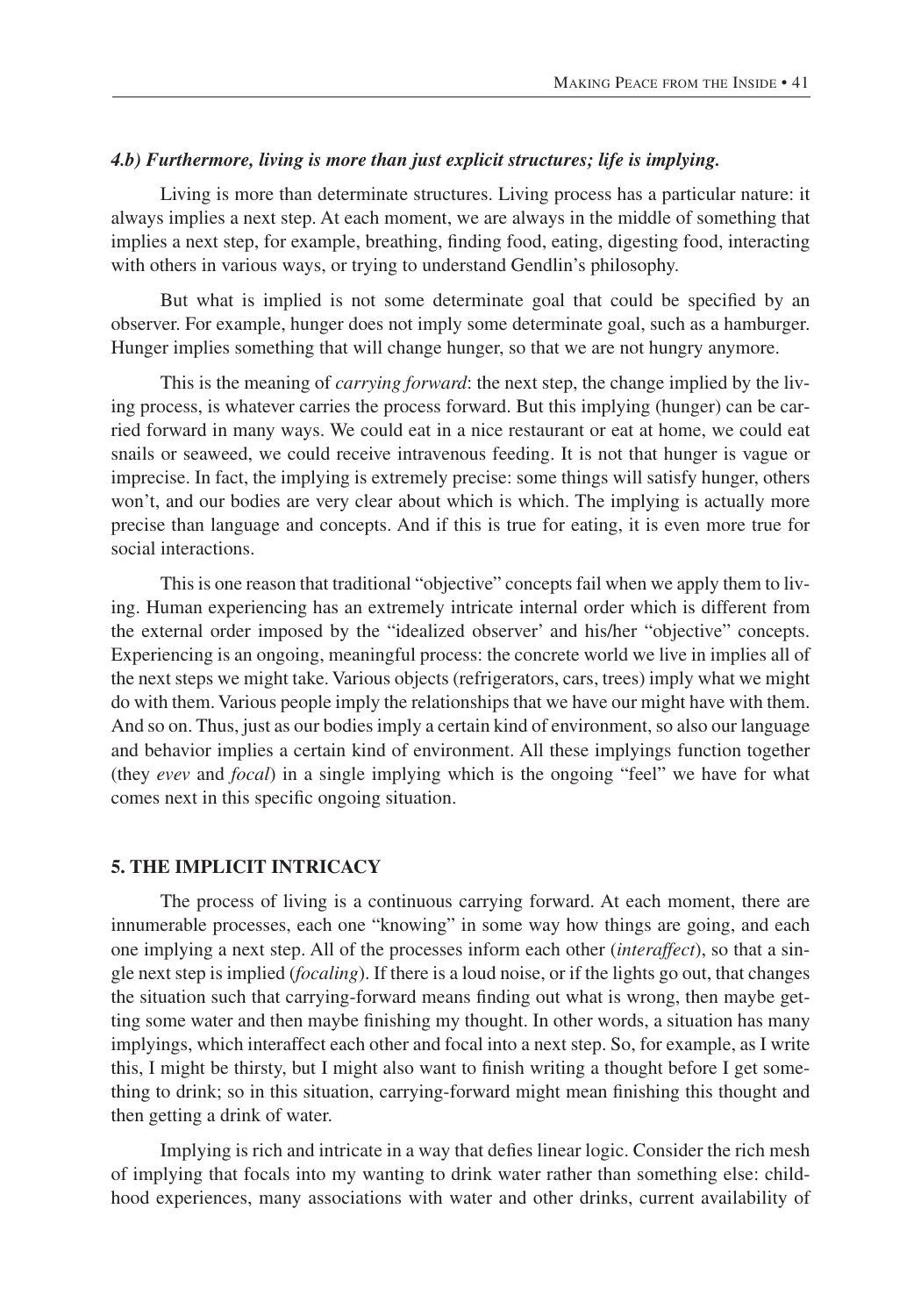different drinks, and much else. My body implies something that will quench thirst. My environment includes water, soft drinks, wine, milk, coffee, tea, etc. All of these will quench thirst, but there are other implyings being carried forward also. Water, for me, might imply purity, clarity, simplicity; memories of camping trips where we drank pure glacier water; times when the city flushes out the water mains and our water is rusty; and much else. Each of these implyings carries me forward in some ways and not in others; and each of these implyings also brings other implyings. For example, camping trips might imply freedom, self-reliance, independence. Each implying that we name, brings new ones, so that we could go on forever.

Furthermore, the total mesh of implying (the feel of what "all this" is like) is far more intricate than just a choice of water over something else. Consider just a few of the other implyings: wanting to finish a particular thought, or having that particular thought in the first place, or wanting to write an article, or being interested in philosophy and psychotherapy... Each of these implyings would lead in other directions, to more implyings. This intricate mesh of implying exists as a whole, with everything already in a meaningful relationship with everything else. Everything functions together, implicitly present in one explicit choice to drink water right now.

#### **6. EVEVING**

All of this can help us think about John in a new way. John's living is an ongoing implying that carries forward in the best way possible in the situations he is experiencing. So, if we look closely at John's language and behavior, we might be able to understand something about his world. But this understanding wouldn't help us or him, because our concepts cannot capture the intricacy of this implying which "wants" to carry forward. Of course, John's concepts cannot capture this intricacy, either; if they could, he would be carrying forward instead of being stuck. Gendlin's philosophy also gives us new ways to think about this stuckness.

Have you ever noticed how memories come flooding back when you visit your old neighborhood? The very walls and streets seem to carry memories of that earlier time. It is the same with our internal neighborhoods. If we want to remember someone's name, we think of the context in which we know that person: the job, shared acquaintances, things we have done together, etc. All of the meanings are implicit in each other, so the more we think of things that the imply that person's name, the more the name is implied, until finally the implying carries forward when we remember the name.

The converse is also true. If we don't think of things that imply the person's name, we are likely to forget the name.

## **7. FROZEN WHOLES**

Consider then, what happens if I had nearly drowned during a childhood camping trip. Camping might then imply something like extreme helplessness, fear, and need for safety.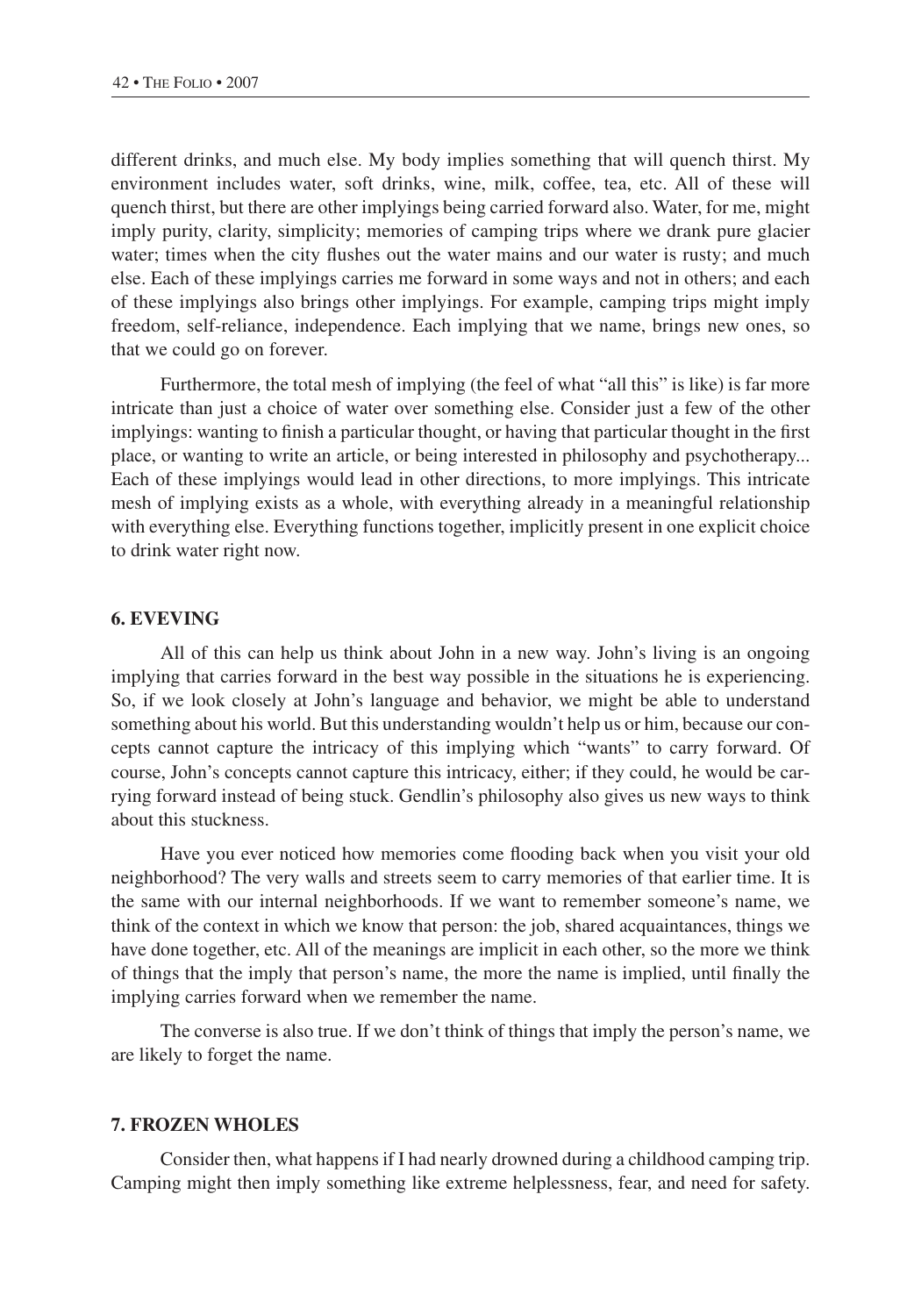Thinking about camping might make me feel very anxious; and thinking of things that imply camping might also make me feel anxious. I might avoid thinking about camping, and perhaps also avoid thinking of things that imply camping, such as camping equipment, wilderness, swimming, and so on. As I went down any of the myriad pathways toward meanings that imply camping, there would be a growing sense of danger and helplessness. Increasingly, I would feel a need for safety and control. Such an implying would be carried forward by thoughts and actions that create safety and control.

Camping and related meanings would tend to drop off of my map, not because I avoided them, but because I carried forward in different directions. So for a drink, I might choose coffee instead of water, especially if coffee implies something like hard work and competence. And I would do this without knowing why, precisely because I wouldn't be thinking about it.

I would then have what Gendlin calls a "*frozen whole*". In situations where something implies something which implies something which implies camping, I feel uncomfortable; and the feeling of discomfort increases the further I go down that path. Very quickly, I will feel danger and move toward safety. I won't experience much that relates to camping, because I am carrying forward in different directions.

As a result, my experiencing of those situations is very limited. I feel an implied need for safety, and I move toward safety. The usual rich intricacy of implying is not available to me in these situations, because I don't feel "into" them; I feel "away" from them. Other people would say that I have a stereotypical reaction to a range of similar situations. But my own experience would be that each situation implied danger, so I carried forward by doing something to make myself feel safer.

All of this is felt in the body. Living IS body-interacting-with-environment, and living process— including us—*feels* the ongoing interaction with the world in the process of carrying forward. Our bodies "know" what is implied, and whether what was implied actually occurred, whether or not we have the concepts to think about it.

Using the word "feel" in this particular way, we can think of carrying forward as an interaction between feeling and occurring which changes feeling. For example, if I stayed with the *feel* of camping, perhaps by focusing ("what is it like?"), or by actually going camping and noticing what it is like, I might experience the *feel* in its full intricacy, and that full intricacy might then change (would carry forward). But in this case, the feeling is frozen, because it never interacts with words or with actions. Nothing gets near it. It functions implicitly in the situation, but it, itself, never changes because it doesn't interact with anything.

This is somewhat similar to the traditional concept of "the unconscious" but it has some important differences. For example, we are not concerned with determinate contents that are repressed and stored somewhere. Just as hunger implies food (more exactly: whatever carries hunger forward), danger implies safety. So I want safety and I move toward safety. I am not repressing anything, and there is no censor keeping anything out of my conscious awareness. As Jerome Bruner observed in a different context, I don't need a filter to keep oranges out of my basket when I'm picking apples.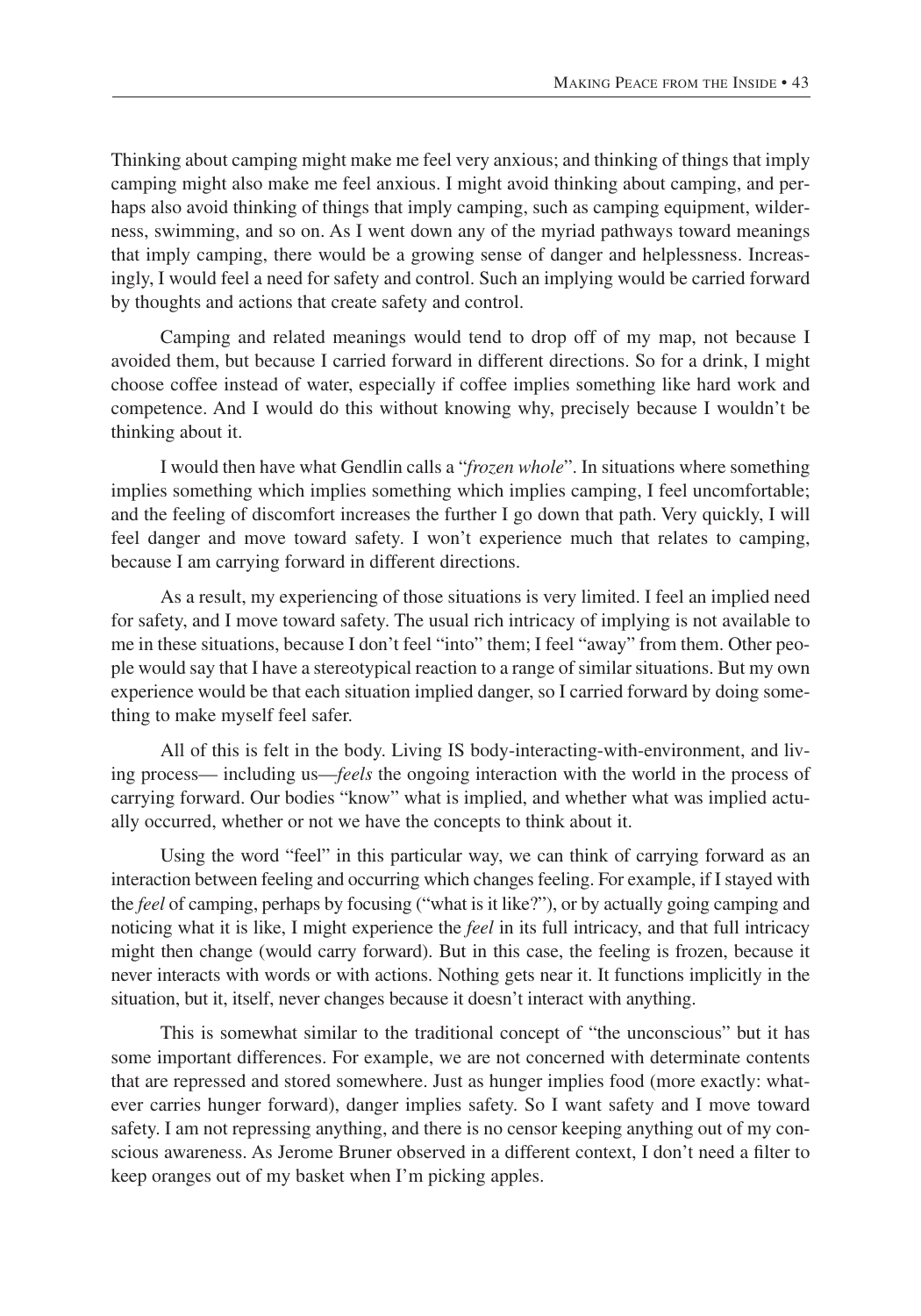Experiencing is the issue. No interpretation or explanation will help, because I will hang onto the words and avoid the experiencing. Similarly, it might not help to actually go camping and relive the fear, because I might experience just the fear and not the camping.

A number of therapeutic approaches might be helpful here. For many years, it has been a puzzle that apparently different forms of therapy seem to be similar in their effectiveness. Now, a growing body of research suggests that therapeutic improvement correlates with experiencing level in many (perhaps all) effective therapies (Hendricks, 2002; Watson and Bedard, 2006). Instead of being swallowed up in re-living something, we can hold it in front of us ("oh, it's that feeling again") and very gradually interact with it ("what is this like?"). Although it appears that many therapies do this in some way, the therapist who is trained specifically in Focusing has some distinct advantages: when one understands the principle involved, one can do more of what is helpful, less of what is unhelpful, and one needn't be limited to any specific technique.

# **8. RETURN TO JOHN**

By the time we began individual therapy, I had been seeing John in group therapy for close to three years, so we knew each other well. Throughout group and individual sessions, he lied constantly, could admit no weaknesses, denied all feelings, and confabulated shamelessly when confronted. He did this with me, with other therapists, and with peers. He was desperately trying to live a lie, hopelessly out of touch with his own life. And he was dangerous, both himself and to others.

Danger implies steps toward safety, for therapists as well as for their clients. So, just as it was difficult for John to be open to the full intricacy of his situation, it was also difficult for me. I find it hard to trust the life-forward process of someone who has already hurt others, and who shows every indication of of doing it again. Part of me wants to find safety in concepts and control. But if I had decided what was wrong with John, what needed to be fixed, I would have become an "idealized observer" who stood safely apart from him. By providing the "treatment" I thought he "needed," I would have gained the illusion of control, I would have but lost the living human being.

And yet, therapy is very much about trust. Whatever implying lead John to carry forward in such a way, that implying was part of life. Ultimately, then, my decision was about whether to trust life; and the only possible answer was "yes!" This is what I love about therapy: There is always a moment when you have to put aside understanding, and trust life. Sometimes everything seems like it is about to fall apart and needs to be rescued; then trust is like bungee jumping. Other times, trust is a decision to go straight into the center of something scary, without trying to fix it, knowing that it will be okay. For me, this is the meaning of unconditional positive regard. Ultimately it's a belief that life is bigger than we are, and has its own way forward.

I needed to be open to whatever John was experiencing, without prejudgment, concepts or treatment plans. Especially because the standard approaches weren't helping, I needed to learn from him.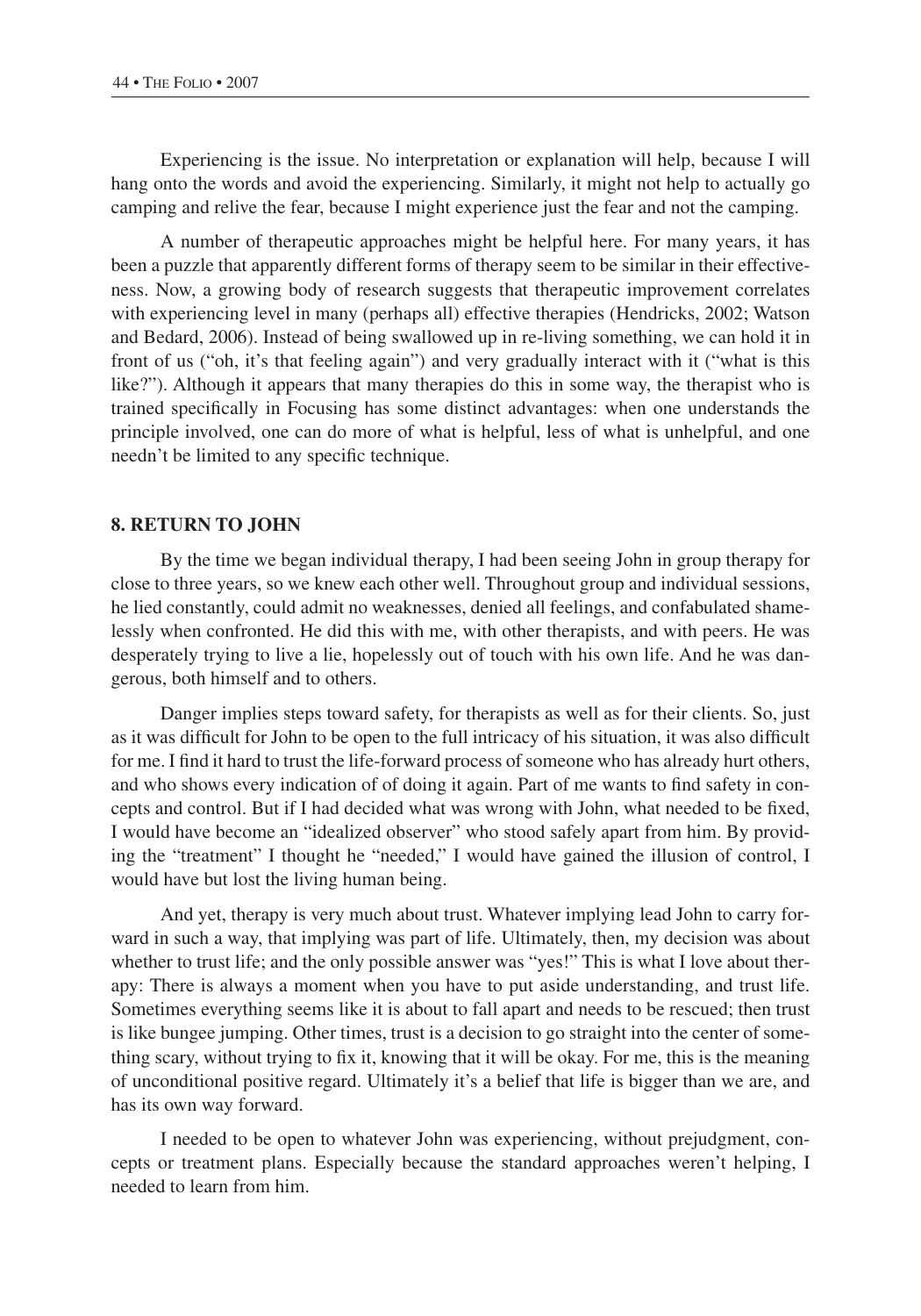When we started individual therapy, John already trusted me on some level. This was apparent in many small ways; for example, he listened to what I said in group and would sometimes say it back to someone else in a different context, in his own words. But his ongoing behavior problems made it clear that we were not connecting, so my initial goal was to listen more deeply, to learn as well as I could how he was experiencing the world.

For the first few sessions, I listened to many tall tales and unlikely excuses for problematic behavior. I listened seriously to John, the person, while sharing honestly but without challenge any difficulty I had believing specific things he was saying. In the atmosphere of trust we had already built, John was occasionally able to acknowledge some exaggerations. This was not totally new; over the previous two years, he had sometimes admitted lying when confronted with irrefutable evidence. But for us, right now, this felt important because we had traction: he was acknowledging something real.

We both needed to learn more about this "something real." Somewhere there seemed to be an implying which wasn't carrying forward because it wasn't being experienced or acknowledged. We needed to learn more about what it was like to be John, and lying seemed like a good place to start. By this time, I was really curious to learn what sort of implying was carried forward by lies, especially when they were so spectacularly unsuccessful. To explore this, I gave him a homework assignment to write down a list of reasons why someone would lie (not why John would lie; that would be too threatening and would keep him from the actual experiencing).

In our next session, John produced a list of several reasons someone might lie: to feel strong, invulnerable, liked, etc. John seemed to be continuing to be honest and we were learning something about lying. But what was lying carrying him away from; could there be something he wasn't experiencing, something frozen? John's next homework assignment was to write down the opposite of each feeling he had listed.

He came back with a list that included feelings such as weak, vulnerable, disliked, etc. After we discussed these feelings, his next homework assignment was to write down what it would be like for another boy (not him) to experience all of those qualities (weak, vulnerable, disliked, etc.) But John didn't need to do the homework. His answer was immediate: "That was my life earlier; it was horrible."

This was remarkable. John had never before admitted anything like weakness or vulnerability. He went even further in our next session, and acknowledged that these feelings did not belong just to his earlier life, but were also an ongoing part of his current life.

An "objective observer," perhaps a cognitive behaviorist, might have wanted to challenge either John's basic belief that he was weak and vulnerable, or the apparent assumption that lying was a good way to deal with the problem. Or, a psychoanalytic "objective observer" might have explored past experiences that made him feel weak and vulnerable. But such approaches would have preempted John's experiencing; they would have prevented him from experiencing and living the full intricacy that implied lying and that lying somehow carried forward. Somewhere there was a frozen implying which needed to be experienced and carried forward, not interpreted, corrected, or "understood."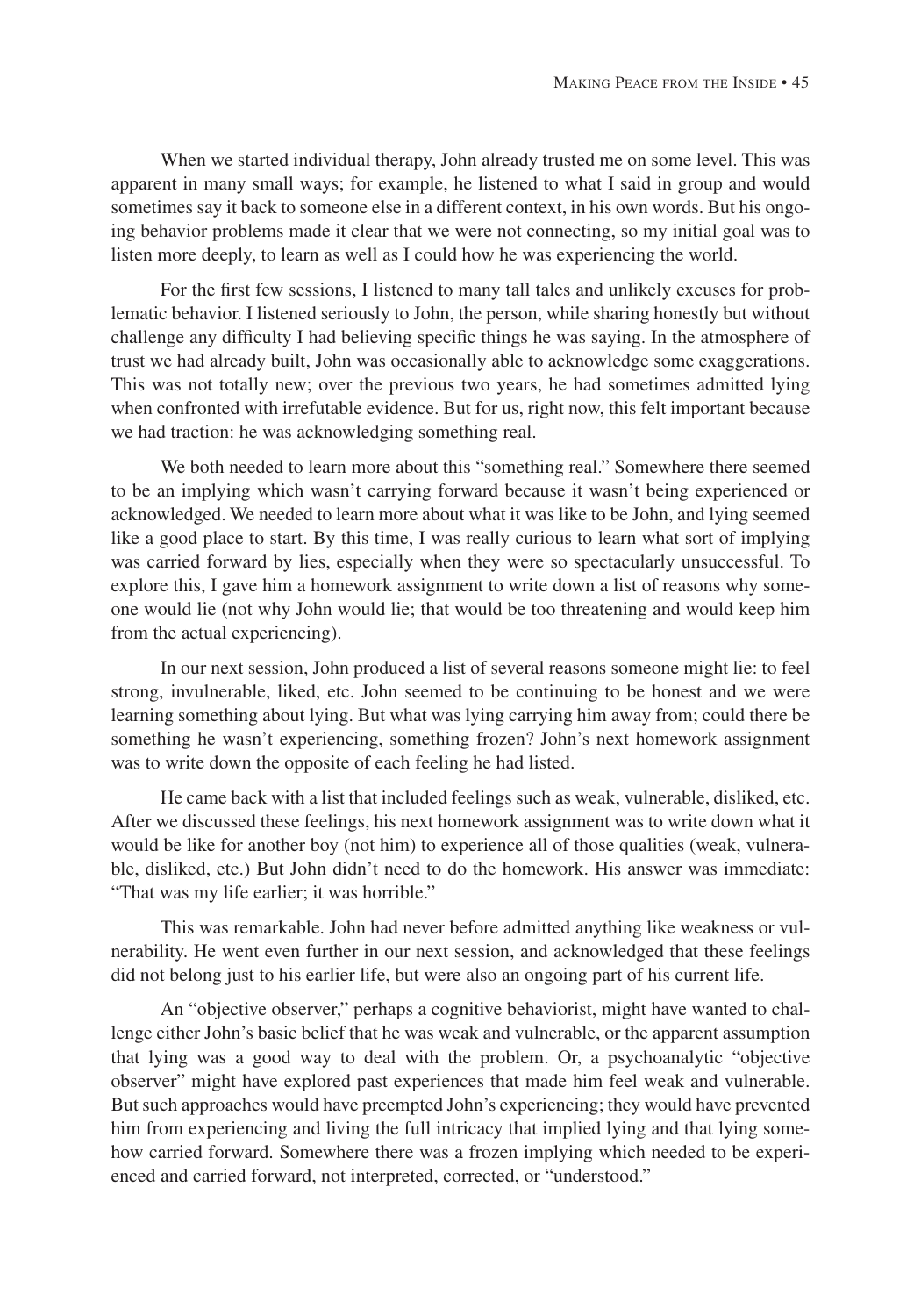John was extremely unpopular among the other boys in our program; so I asked him gently, "What's it like to be an unpopular kid who lies?"

John answered "It feels strange — you're always second guessing, pretending to be someone else." As we stayed with this, it became "scary, you don't know who you are."

This sounded like the beginning of a direct referent, so I asked, "Where do you feel that inside?"

John replied, "in my heart."

"What name could you give to that place?"

"Pride, it's defending me."

"Can you go inside and ask your body what it wants?"

"It wants the truth!"

As we explored this, it became clear that his body wanted the truth even at the cost of public humiliation, "... because feelings come out."

John described a war going on inside between "pride" and "feelings." Pride was in his heart, and was concerned with what shows, with what is popular. Pride was hurt by public humiliation and wanted to protect him from that. The place he called "feelings" was in his stomach; he described it as "scarefull (sic), truth, unpopular, being you."

So "pride" seemed to be a frozen structure, not a felt sense. "Pride" and "feelings" spoke clearly and articulately; there was no struggling to find words, no "murky zone." Whenever a situation implied threat to "pride," John responded in a stereotypical fashion without experiencing the full intricacy of the situation, such as how it feels to be lying all the time. "Feelings" seemed to be a handle for some of this intricacy, but it was not a direct referent, a sense of the whole situation.

The problem, then, was to bring aspects of the frozen structure into interaction each other, and with other non-frozen aspects of his experiencing.

So I asked John to role-play a conversation between "feelings" and "pride". Basically, pride (in the heart) said, "I protect you from abuse." Feelings (in the stomach) said "It isn't worth it to be pretending all the time, and not knowing who I am."

John stopped the role-play and became very still for a moment. His next words seemed to come from deep within his body: "I have to make a decision: to live a lie or to live the truth."

John's expression and posture both shifted, exuding a calm groundedness that we had never seen before. As we ended the session, he commented that everything seemed unreal. I reassured him that this can happen when there are major shifts in experiencing, and promised to have staff keep an eye on him and also to be available if he needed me.

After this session, John's behavior improved so suddenly and dramatically that a number of people remarked on it and wondered what had happened. But after about a week, we